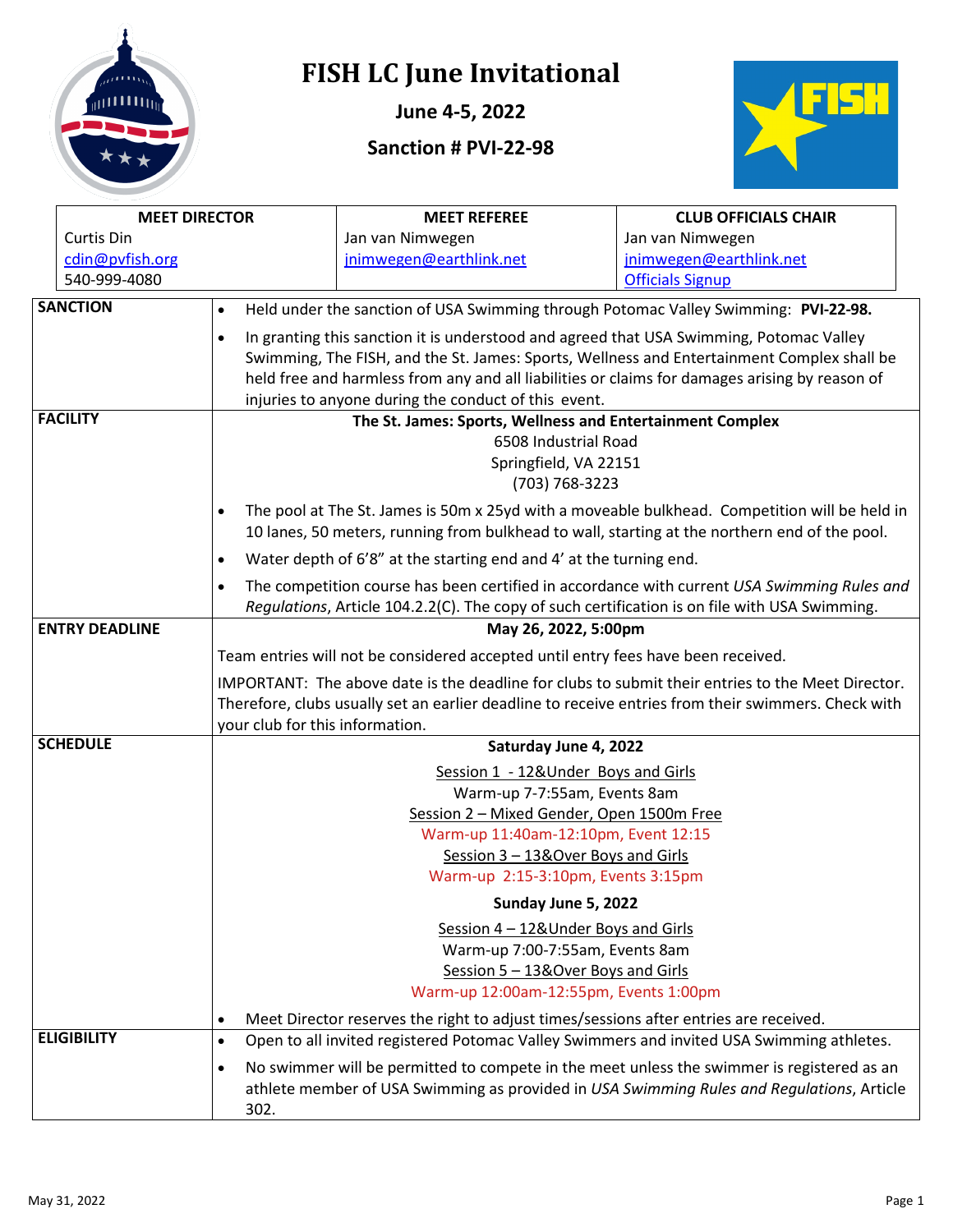| <b>DISABILITY</b>      | PVS and host clubs along with their meet directors are committed to the Inclusion Policy as<br>$\bullet$      |
|------------------------|---------------------------------------------------------------------------------------------------------------|
|                        |                                                                                                               |
| <b>SWIMMERS</b>        | adopted by the PVS BOD. Athletes with a disability are welcomed and are asked to provide                      |
|                        | advance notice of desired accommodations to the Meet Director. The athlete (or athlete's                      |
|                        | coach) is also responsible for notifying the session referee of any disability prior to competition.          |
| <b>TIMING SYSTEM</b>   | Automatic timing (touchpads primary) will be used.<br>$\bullet$                                               |
| COVID-19               | An inherent risk of exposure to COVID-19 exists in any public place where people are present.<br>$\bullet$    |
| <b>CONSIDERATIONS</b>  | COVID-19 is a contagious disease that can lead to severe illness and death. According to the                  |
|                        | Centers for Disease Control and Prevention, senior citizens and individuals with underlying                   |
|                        | medical conditions are especially vulnerable.                                                                 |
|                        | USA Swimming, Inc., cannot prevent you (or your child(ren)) from becoming exposed to,<br>$\bullet$            |
|                        | contracting, or spreading COVID-19 while participating in USA Swimming sanctioned events. It                  |
|                        | is not possible to prevent against the presence of the disease. Therefore, if you choose to                   |
|                        | participate in a USA Swimming sanctioned event, you may be exposing yourself to and/or                        |
|                        | increasing your risk of contracting or spreading COVID-19.                                                    |
|                        |                                                                                                               |
|                        | BY ATTENDING OR PARTICIPATING IN THIS COMPETITION, YOU VOLUNTARILY ASSUME ALL<br>$\bullet$                    |
|                        | RISKS ASSOCIATED WITH EXPOSURE TO COVID-19 AND FOREVER RELEASE AND HOLD                                       |
|                        | HARMLESS USA SWIMMING, POTOMAC VALLEY SWIMMING, THE FISH, AND THE ST. JAMES:                                  |
|                        | SPORTS, WELLNESS & ENTERTAINMENT COMPLEX AND EACH OF THEIR OFFICERS, DIRECTORS,                               |
|                        | AGENTS, EMPLOYEES OR OTHER REPRESENTATIVES FROM ANY LIABILITY OR CLAIMS INCLUDING                             |
|                        | FOR PERSONAL INJURIES, DEATH, DISEASE OR PROPERTY LOSSES, OR ANY OTHER LOSS,                                  |
|                        | INCLUDING BUT NOT LIMITED TO CLAIMS OF NEGLIGENCE AND GIVE UP ANY CLAIMS YOU MAY                              |
|                        | HAVE TO SEEK DAMAGES, WHETHER KNOWN OR UNKNOWN, FORESEEN OR UNFORESEEN, IN                                    |
|                        | CONNECTION WITH EXPOSURE, INFECTION, AND/OR SPREAD OF COVID-19 RELATED TO                                     |
|                        | PARTICIPATION IN THIS COMPETITION.                                                                            |
|                        | We have taken enhanced health and safety measures for all attending this meet, however we<br>$\bullet$        |
|                        | cannot guarantee that you will not become infected with COVID-19. All attending this meet                     |
|                        | must follow all posted instructions while in attendance. An inherent risk of exposure to COVID-               |
|                        | 19 exists in any public place where people are present. By attending this meet, you                           |
|                        | acknowledge the contagious nature of COVID-19 and voluntarily assume all risks related to                     |
|                        | exposure to COVID-19.                                                                                         |
|                        |                                                                                                               |
|                        | By choosing to attend this meet you agree to comply with all health and safety mandates and<br>$\bullet$      |
|                        | guidelines of USA Swimming, Potomac Valley Swimming, the Commonwealth of Virginia, and                        |
|                        | Fairfax County.                                                                                               |
| <b>LOCAL AND</b>       | Each session will be limited to 350 swimmers.<br>$\bullet$                                                    |
| <b>FACILITY COVID-</b> | Limited single event spectators will be allowed in the standing room only across the top of the<br>$\bullet$  |
| <b>19 PROTOCOLS</b>    | stands. Marshals will clear the area in between events. Spectators will be allowed if the                     |
|                        | volunteer assignments are full.                                                                               |
|                        | No one with symptoms of COVID-19 is permitted in the facility.<br>$\bullet$                                   |
|                        | Athletes should arrive and depart in their suits if possible.<br>٠                                            |
|                        | All attendees (athletes, coaches, officials, and volunteers) are encouraged to wear a mask to                 |
|                        | $\bullet$<br>enter the facility and throughout the facility, with the exception of athletes when competing or |
|                        |                                                                                                               |
|                        | warming up/cooling down.                                                                                      |
|                        | Masks must be worn in the pool areas, including on the pool deck, the Splash Park, and in the<br>$\bullet$    |
|                        | stands.                                                                                                       |
|                        | Restrooms and locker room use should be minimized and only be used for emergencies.<br>٠                      |
| <b>SAFE SPORT</b>      | In compliance with Safe Sport, parents will have access to and the opportunity to observe their<br>$\bullet$  |
| <b>CONSIDERATIONS</b>  | child. The meet will be livestreamed on the FISH Facebook page:                                               |
|                        | www.Facebook.com/theFISH1991                                                                                  |
| <b>RULES</b>           | Current USA Swimming rules shall govern this meet.<br>$\bullet$                                               |
|                        | All applicable adults participating in or associated with this meet acknowledge that they are<br>٠            |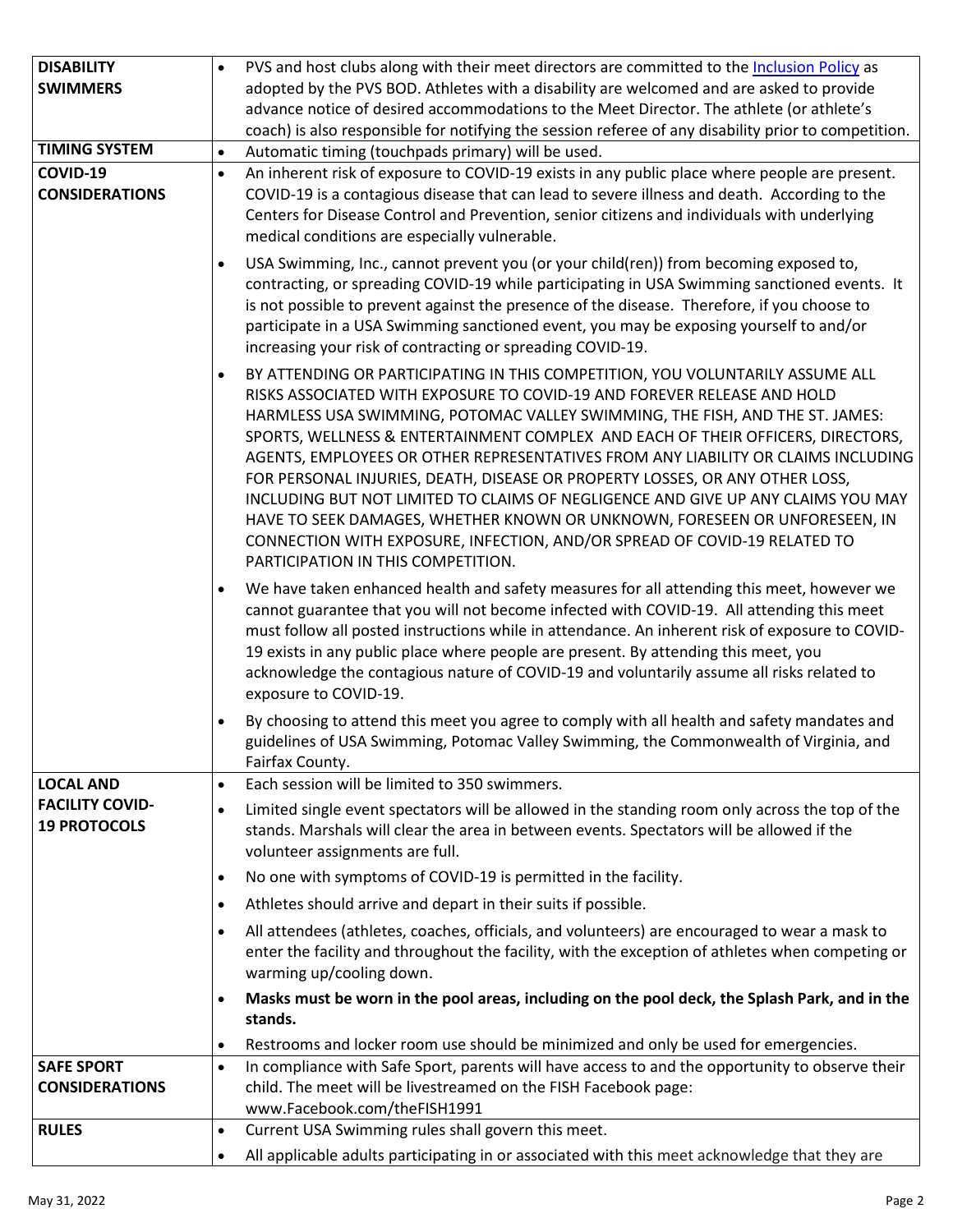|                          | subject to the provisions of the USA Swimming Minor Athlete Abuse Prevention Policy<br>("MAAPP"), and that they understand that compliance with the MAAPP policy is a condition of<br>participation in the conduct of this competition.                                                                                                                                                                                                 |
|--------------------------|-----------------------------------------------------------------------------------------------------------------------------------------------------------------------------------------------------------------------------------------------------------------------------------------------------------------------------------------------------------------------------------------------------------------------------------------|
|                          | No on-deck USA Swimming registration is permitted.                                                                                                                                                                                                                                                                                                                                                                                      |
|                          | In compliance with USA Swimming Rules and Regulations, the use of audio or visual recording<br>devices, including a cell phone is not permitted in the changing areas, rest rooms, or locker<br>rooms. Per PVS policy, the use of equipment capable of taking pictures (e.g., cell phones,<br>cameras, etc.) is banned from behind the starting blocks during the entire meet, including warm<br>up, competition and cool down periods. |
|                          | Deck changes are prohibited.                                                                                                                                                                                                                                                                                                                                                                                                            |
|                          | Any swimmer entered in the meet must be certified by a USA Swimming member coach as<br>being proficient in performing a racing start or must start each race from within the water.<br>When unaccompanied by a member-coach, it is the responsibility of the swimmer or the<br>swimmer's legal guardian to ensure compliance with this requirement.                                                                                     |
|                          | Operation of a drone or any other flying devices is prohibited over the venue (pools,<br>athlete/coach areas, spectator areas and open ceiling locker rooms) any time athletes, coaches,<br>officials and/or spectators are present.                                                                                                                                                                                                    |
|                          | Dive-over starts will be used.                                                                                                                                                                                                                                                                                                                                                                                                          |
|                          | The Meet Director and the PVS Technical Committee reserve the right to limit events, heats,<br>swimmers or adjust the format to conform with the 4-hour provision for sessions that include<br>12 & U events per Rule 205.3.1F.                                                                                                                                                                                                         |
| <b>EVENT RULES</b>       | All events are timed finals.                                                                                                                                                                                                                                                                                                                                                                                                            |
|                          | A swimmer may enter no more than three (3) events pers session and no more than seven (7)<br>for the meet.                                                                                                                                                                                                                                                                                                                              |
|                          | No "No Time" entries will be accepted. Coaches time and converted times will be accepted.                                                                                                                                                                                                                                                                                                                                               |
|                          | 12& Under swimmers may only swim in only ONE session per day. They may not enter the Open                                                                                                                                                                                                                                                                                                                                               |
|                          | session if they are competing in the Saturday 12& Under session.<br>Event #17, Mixed Open 1500m Free, will be seeded fastest to slowest as a consolidated gender                                                                                                                                                                                                                                                                        |
|                          | event. If excessive entries are submitted, these events will be limited to the fastest seeded 40                                                                                                                                                                                                                                                                                                                                        |
|                          | athletes or 4 heats total. If a swimmer is removed, they will not be charged for the event.                                                                                                                                                                                                                                                                                                                                             |
|                          | Event #17, Open 1500m Free, are limited to those swimmers who have a provable BB time for                                                                                                                                                                                                                                                                                                                                               |
|                          | their age group in either the 1500m/1650y Free or the 800m/1000y Free. Time conversions are<br>acceptable for entry purposes. All entries must be in LCM. Athletes entering with a 800/1000                                                                                                                                                                                                                                             |
|                          | time will be seeded after athletes entering with a 1500m time.                                                                                                                                                                                                                                                                                                                                                                          |
|                          | Deck entries (\$15 surcharge plus \$15 per event) will be accepted. No new heats will be created.                                                                                                                                                                                                                                                                                                                                       |
| <b>POSITIVE CHECK IN</b> | All events 200m and less will be pre-seeded.                                                                                                                                                                                                                                                                                                                                                                                            |
|                          | Events 400M and longer will require positive check-in. Positive check in will be available during<br>the warm-up of the session an event is swum and will close 10 minutes prior to the start of the                                                                                                                                                                                                                                    |
|                          | session.                                                                                                                                                                                                                                                                                                                                                                                                                                |
|                          | 1500m Freestyle positive check-in will close 20 minutes prior to the start of the event.                                                                                                                                                                                                                                                                                                                                                |
| <b>WARM-UP</b>           | The prescribed PVS warm-up procedures and safety policies will be followed. The Meet Director                                                                                                                                                                                                                                                                                                                                           |
|                          | may determine the structure of warm-up, including times/lane assignments.                                                                                                                                                                                                                                                                                                                                                               |
| <b>SUPERVISION</b>       | Coaches are responsible for the conduct of their swimmers and cleaning up for their team<br>areas.                                                                                                                                                                                                                                                                                                                                      |
|                          | Marshals will be on deck to help direct traffic and maintain order.                                                                                                                                                                                                                                                                                                                                                                     |
| <b>SEEDING</b>           | All events are seeded fastest to slowest.                                                                                                                                                                                                                                                                                                                                                                                               |
| <b>SCORING</b>           | The meet is not scored.                                                                                                                                                                                                                                                                                                                                                                                                                 |
| <b>AWARDS</b>            | There are no awards for this meet.                                                                                                                                                                                                                                                                                                                                                                                                      |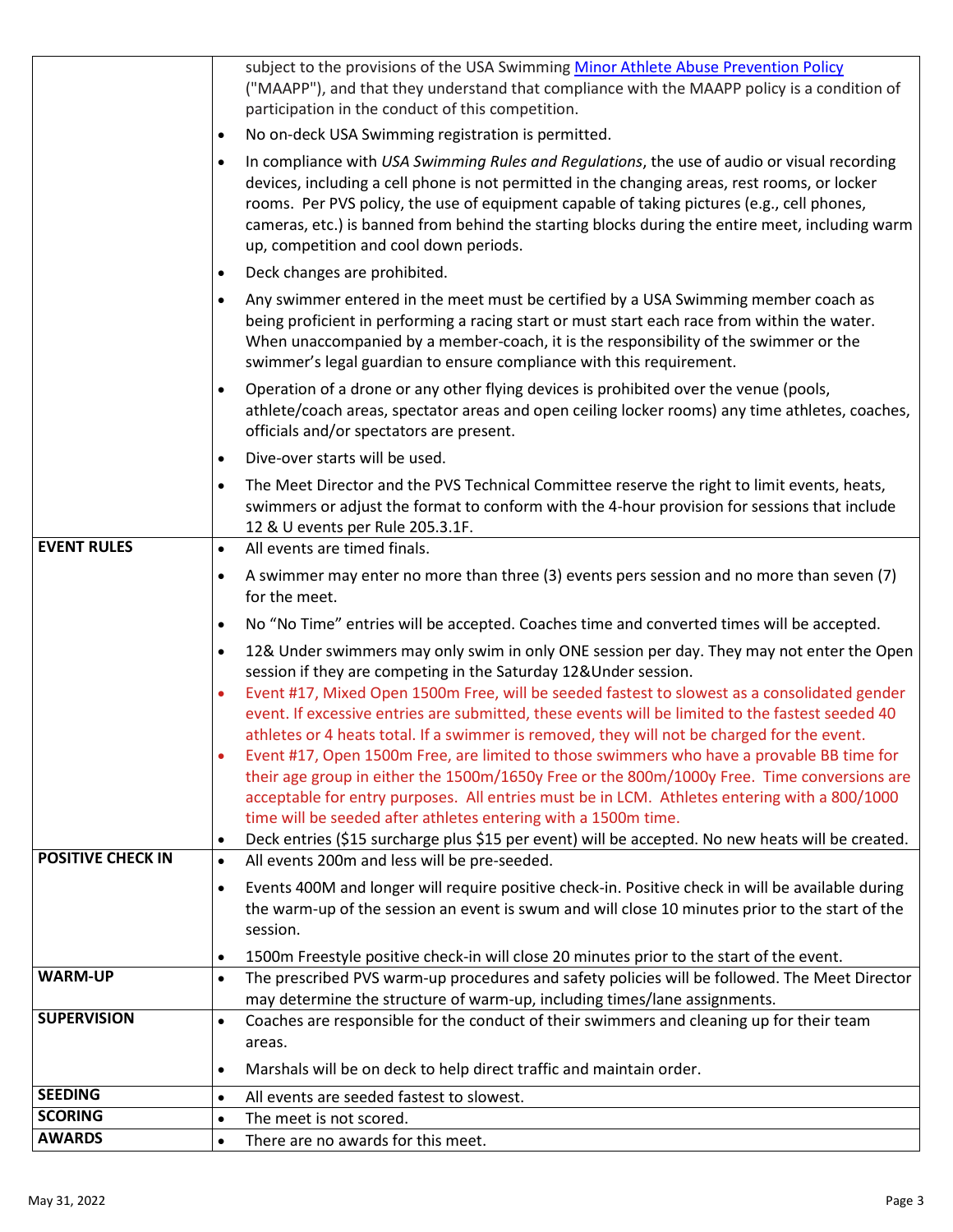| <b>PROGRAMS</b>            | Programs will be provided free of charge via .pdf on the FISH website and also available on<br>$\bullet$<br>meet mobile.                                                                                                                                                                                                                         |
|----------------------------|--------------------------------------------------------------------------------------------------------------------------------------------------------------------------------------------------------------------------------------------------------------------------------------------------------------------------------------------------|
| <b>CREDENTIALS</b>         | Parents not working the meet as a deck official, volunteer timer or other position are not<br>$\bullet$<br>permitted on deck. Only athletes, USA Swimming certified coaches, and deck officials will be<br>permitted on the deck. Coaches and Officials should have proof of active USA Swimming<br>membership with them at all times.           |
| <b>SPECTATOR ENTRY FEE</b> | None.<br>$\bullet$                                                                                                                                                                                                                                                                                                                               |
|                            | Limited, single event only spectator viewing will be allowed in the standing room only area in<br>$\bullet$<br>the stands once volunteer requirements have been met. Marshals will clear the area in<br>between events.<br>The meet will be livestreamed on the FISH Facebook page.<br>$\bullet$                                                 |
| <b>OFFICIALS</b>           | Each participating club is requested to provide at least one table worker or official (Referee<br>$\bullet$<br>Starter, Chief Judge or Stroke & Turn Judge) per session if entering 25 or more splashes.                                                                                                                                         |
|                            | Officials interested in volunteering should complete the Officials Signup or the contact the Meet<br>$\bullet$<br>Referee, Jan van Nimwegen, jnimwegen@earthlink.net.                                                                                                                                                                            |
|                            | Officials volunteering for this meet should sign in at the recording table prior to the start of<br>$\bullet$<br>warm-ups. Certified officials who have not previously volunteered should contact the referee<br>upon arrival to make their services available. A comprehensive officials briefing will precede<br>each session during warm-ups. |
| <b>TIMERS</b>              | Participating clubs are requested to provide timers in proportion to their entries. One timer is<br>$\bullet$<br>requested for each 25 entries.                                                                                                                                                                                                  |
|                            | Timer sign-up: https://www.signupgenius.com/go/5080944ABA723A5FD0-20221<br>$\bullet$                                                                                                                                                                                                                                                             |
| <b>ENTRY PROCEDURES</b>    | Entries should be submitted by email to the Meet Director.<br>$\bullet$                                                                                                                                                                                                                                                                          |
|                            | Include in the subject of the email, "2022 FISH June Invite - ****" with the club's initials in place<br>$\bullet$<br>of the asterisks. If your club submits multiple entry files include training site in the subject of<br>the email.                                                                                                          |
|                            | Include in entry email: entry file, report of entries by name, report of entries by event.<br>$\bullet$                                                                                                                                                                                                                                          |
|                            | In the body of your email provide entry numbers (girls, boys, totals), contact information (email,<br>$\bullet$<br>phone, officials contact).                                                                                                                                                                                                    |
|                            | Entries directly from individual team members will not be accepted.<br>$\bullet$                                                                                                                                                                                                                                                                 |
|                            | Entries by phone or fax will not be accepted.                                                                                                                                                                                                                                                                                                    |
|                            | The Meet Director will acknowledge receipt by return email within 24 hours. If<br>$\bullet$<br>acknowledgement is not received in a timely manner, please contact the Meet Director.                                                                                                                                                             |
|                            | Any club that enters an unregistered or improperly registered athlete, falsifies an entry in any<br>$\bullet$<br>way, or permits an unregistered coach to represent them will be fined the sum of \$100 by PVS<br>and no further entries will be accepted from that club until the said fine is paid.                                            |
| <b>ENTRY FEES</b>          | Per Swimmer Surcharge:<br><b>Deck Entries:</b><br>\$15 per event<br>\$15                                                                                                                                                                                                                                                                         |
|                            | Individual event fee:<br>\$10                                                                                                                                                                                                                                                                                                                    |
|                            | Make checks payable to The FISH. Checks may be mailed to:<br>$\bullet$                                                                                                                                                                                                                                                                           |
|                            | 2022 FISH LC June Invite<br>1340 Old Chain Bridge Rd<br>Suite 303<br>McLean, VA 22101                                                                                                                                                                                                                                                            |
|                            | Payment for entries from unattached swimmers not affiliated with a team must be received<br>$\bullet$<br>prior to the meet. Payment may be made by cash or check.                                                                                                                                                                                |
|                            | Entry fees are due with meet entry. Unpaid fees will be reported to the PVS Administrative<br>$\bullet$<br>Office at the conclusion of the meet.                                                                                                                                                                                                 |